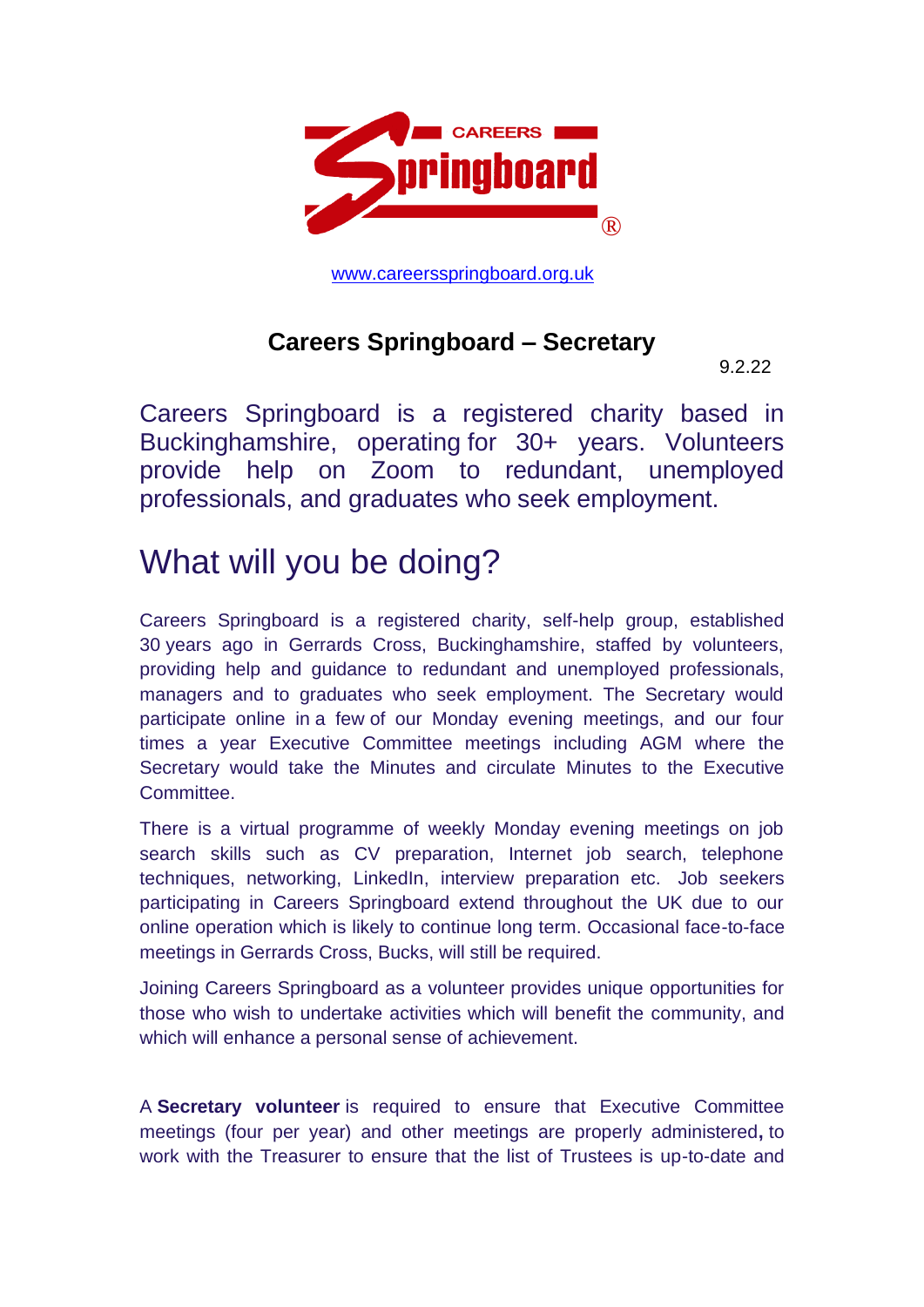accurate for the Annual Report that goes to the Charity Commissioners, and to ensure that policies are regularly reviewed.

The **Secretary volunteer** will be organised and methodical, able to keep accurate records, have knowledge of the Careers Springboard Constitution and Charity Commissioner's requirements for a small charity, and be able to give clear and authoritative advice on procedural matters.

Time commitment will be assisting occasionally at the virtual weekly Monday evening meetings, organising and taking Minutes at four virtual committee meetings per year and 2-3 hours admin/secretarial work per week.

# What are we looking for?

- The volunteer Secretary will live in the South Bucks area with easy access to Gerrards Cross, our base.
- A good command of spoken and written English is vital.
- Experience of taking Minutes online plus arranging Zoom meetings
- Knowledge of basic Company and Charity Law will be preferable.
- Experience of working within a team of volunteers/self-help group would be a bonus
- An enthusiasm for supporting and advancing the operations of a well established, registered charity
- Needs a basic IT knowledge sending emails, keeping records, formulating documents, taking Minutes of meetings

## What difference will you make?

Over 30 years Careers Springboard has helped 3,500+ job seekers get back into work. Our activities are "on the go" all the time as job seekers join us, seek a variety of services from us, and then move on. Our Secretary needs to "keep on top" of what is going on with records, Minutes, policies etc. We owe it to our sponsors, the Charities Commission and supporters to "keep our house in order".

A good volunteer Secretary will enable Careers Springboard to maintain accurate records of meetings and developments, providing advisory support to fellow members of the Executive Committee who are all Trustees of the charity.

The Secretary will work closely with the chairperson on a weekly basis.

The Secretary will observe and follow closely our services to job seekers – see our website for details.

To graduates we offer valuable support in starting and developing careers.